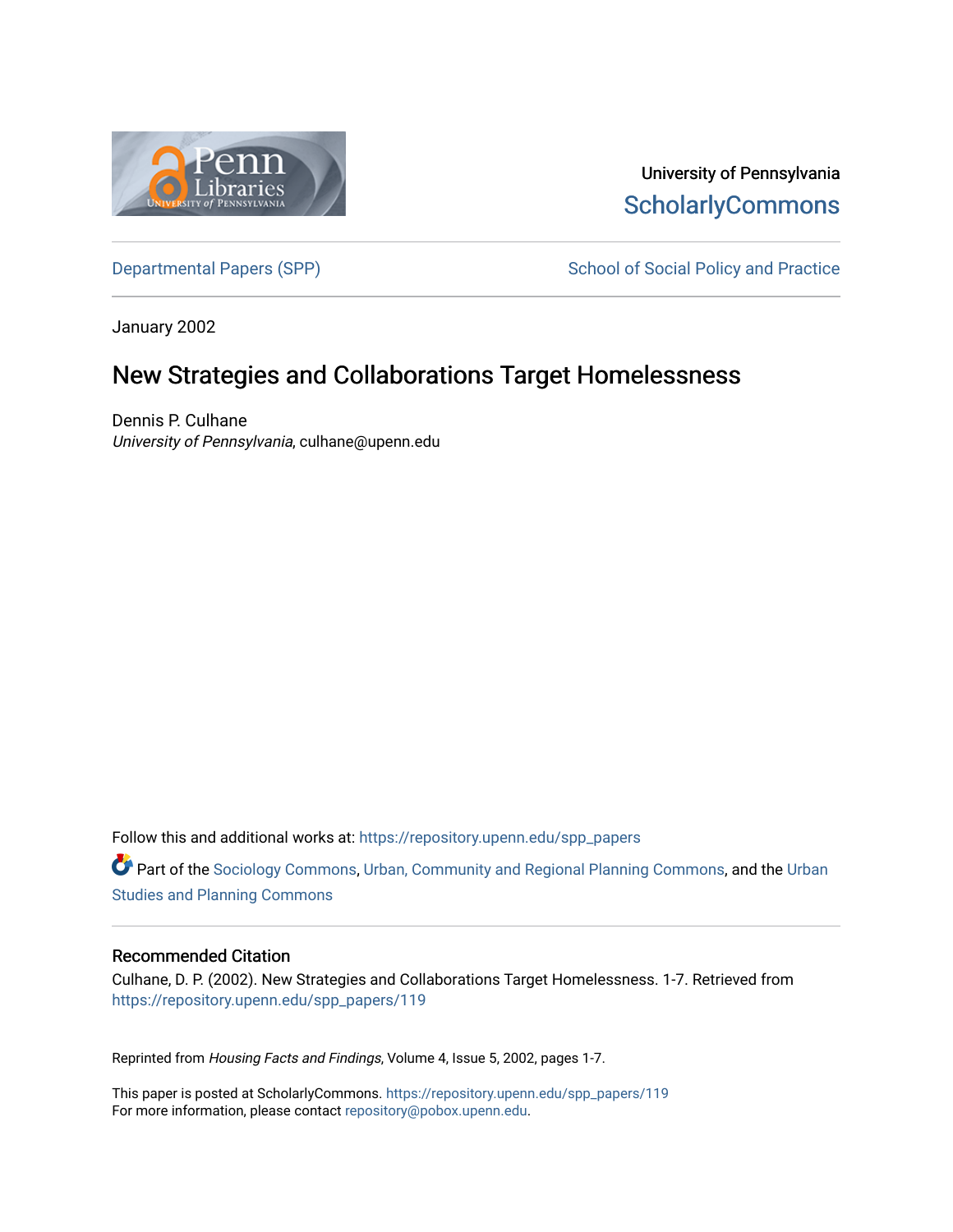# New Strategies and Collaborations Target Homelessness

# **Abstract**

Homelessness is back in the news, and is receiving increased attention from policy makers. Some communities have experienced a surge in homelessness, attributed to the slowing of the nation's economy alongside continued strength in metropolitan housing markets. New York City, faced with a record number of families in its shelter system this summer, drew the wrath of advocates when it opened a homeless intake center in a former city jail. In San Francisco, the issue became a major focus of debate during the recent mayoral election, as widespread street homelessness has persisted despite a decade of investments in the local homeless service system. Yet contrary to the pessimism that these examples may invite, many local communities have recently joined national advocacy organizations, as well as the Bush administration, in embracing the ambitious goal of "ending homelessness" in ten years. In some cases they have been joined by foundations and local business coalitions in pressing for more, and more strategically deployed, public and private resources to combat the problem.

# Keywords

homelessness, public policy

# **Disciplines**

Sociology | Urban, Community and Regional Planning | Urban Studies and Planning

# **Comments**

Reprinted from Housing Facts and Findings, Volume 4, Issue 5, 2002, pages 1-7.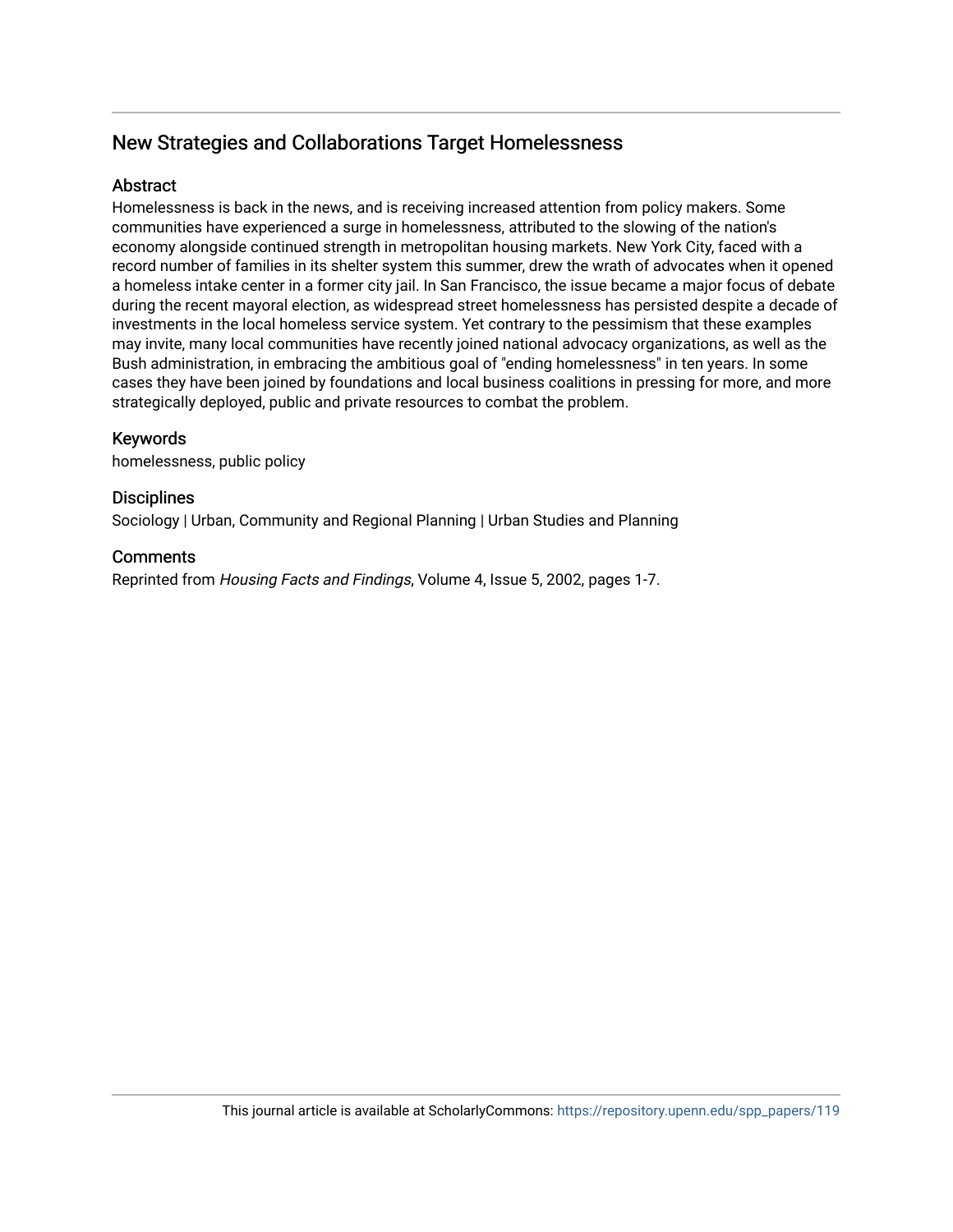Vol. 4 No. 5 **2002**

# **New Strategies and Collaborations Target Homelessness**

SHARING KNOWLEDGE ABOUT HOUSING AND COMMUNITY DEVELOPMENT ISSUES

By Dennis P. Culhane

I differentials and the news, and is receiving increased attention from policy makers. Some communities have expeattention from policy makers. Some communities have experienced a surge in homelessness, attributed to the slowing of the nation's economy alongside

continued strength in metropolitan

housing markets. New York City, faced with a record number of families in its shelter system this summer, drew the wrath of advocates when it opened a homeless intake center in a former city jail. In San Francisco, the issue became a major focus of debate during the recent mayoral election, as widespread street homelessness has persisted despite a decade of investments in the local homeless service system. Yet contrary to the pessimism that these examples may invite, many local communities have recently joined national advocacy organizations, as well as the Bush administration, in embracing the ambitious goal of "ending homelessness" in ten years. In some cases they have been joined by foundations and local business coalitions in pressing for more, and more strategically deployed, public and private resources to combat the problem.





- 1 | NEW STRATEGIES AND COLLABORATIONS TARGET HOMELESSNESS
- 2 | PERSPECTIVES: [BY MAYOR BART](#page-3-0) PETERSON
- 3 | WHY AMERICA *CAN* [END HOMELESSNESS](#page-4-0) IN TEN YEARS
- 8 | [INSIGHT](#page-9-0)
- 8 | [RESOURCES](#page-9-0)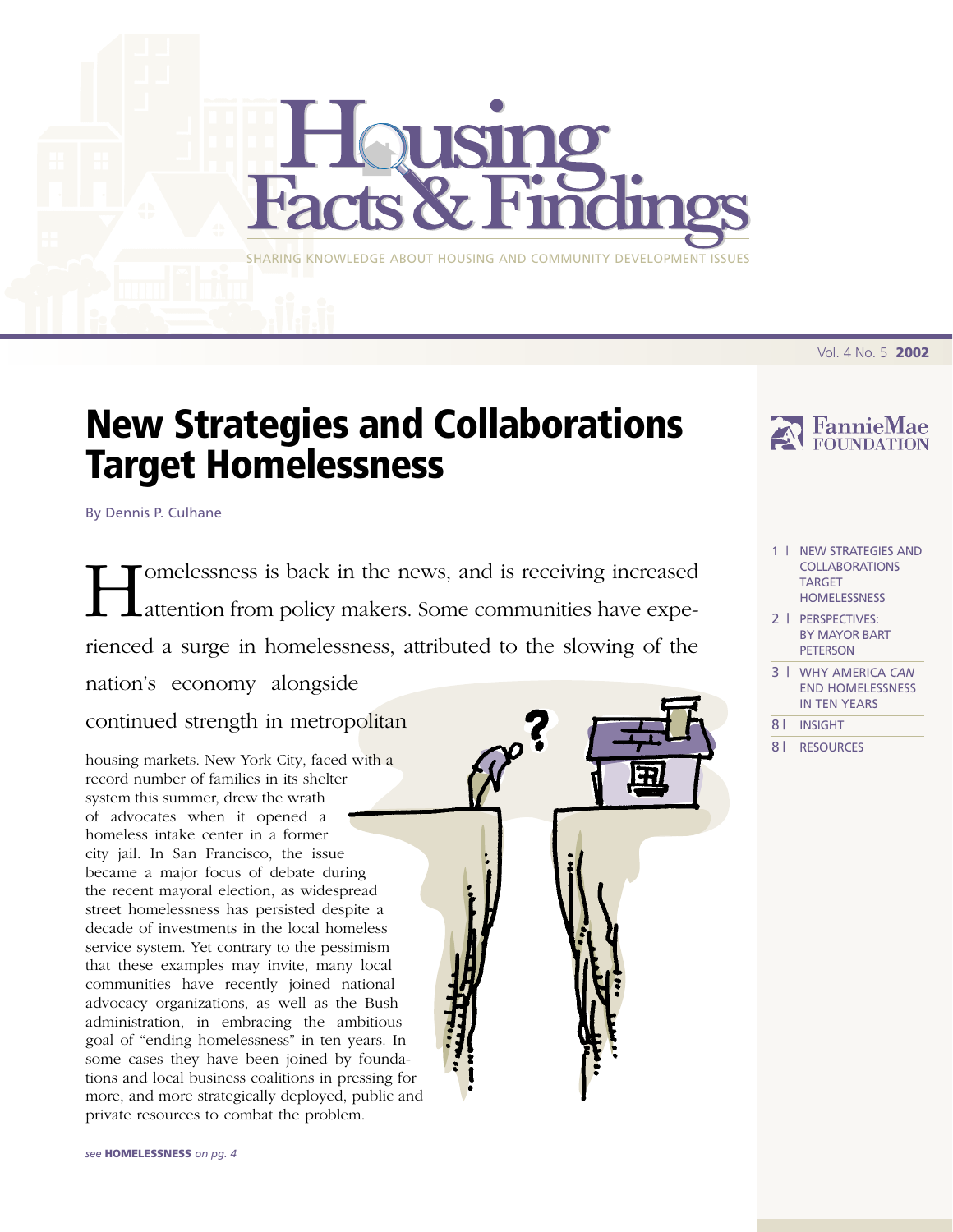# <span id="page-3-0"></span>**The Faces of Homelessness Prompt a Call to Action in Indianapolis**

By Mayor Bart Peterson



A family's breadwinner is laid off, forcing them to move in with relatives or friends. A parent cannot make the rent payment and arrives at a shelter with young children in tow. Scenes like this play out every day

in cities all over this country.

The city I serve is not immune to this national shame: pervasive homelessness in the richest country in the world. On any given day in Indianapolis, more than 3,500 people are homeless. Approximately 15,000 people are homeless at some point during the course of a year, 30 percent of whom are children. And, 45,000 people are at risk of homelessness each year.

The 1990s were a decade of unprecedented prosperity. What are we prepared to invest in the lives of those who did not share in that prosperity?

Last spring, the Indianapolis Housing Task Force released its Blueprint to End Homelessness—a comprehensive 10-year strategic plan that is a call to action for our community to work together more effectively to stem the tide of homelessness in this city.

Task force members and hundreds of citizen volunteers—homeless neighbors, national experts, elected officials, and others—diligently collaborated to develop this plan. They examined the entire continuum of care and proposed aggressive steps to help our neighbors find homes that they have lost, and just as important, to prevent families and individuals from becoming homeless in the first place.

The Blueprint contains several proactive components, including helping 2,100 households obtain or retain affordable, stable housing within the first five years. It proposes to streamline and link services and funding, uses a "strengths-based" approach that engages people who receive assistance by capitalizing on their skills and interests, and strives to prevent homelessness for those at-risk by providing access to medical and child care.

It is an ambitious plan, yet grounded in reality. A number of experts have labeled our plan a model for other cities to follow.

Indianapolis has already begun to energetically put the Blueprint into action. Perhaps this energy signals the natural next step in our evolution as a city. While our city offers a great quality of life for most, when we look around and see the many faces of homelessness it shakes us out of complacency and prompts us to act.

I encourage you to read the Blueprint at www.chipindy.org. Or, contact the Coalition for Homelessness Intervention and Prevention the organization charged with implementation—at 317-630-0853 for a copy.

*Bart Peterson is the Mayor of Indianapolis.*

#### **Housing Facts & Findings**

**EDITOR**

**Carol A. Bell**

**ASSOCIATE EDITOR Stephanie A. Jennings**

# FannieMae **BOARD OF DIRECTORS**

**Franklin D. Raines •** CHAIRMAN **Jamie S. Gorelick •** VICE CHAIR Stacey D. Stewart **·** PRESIDENT AND CEO AND DIRECTOR **Kenneth J. Bacon · DIRECTOR Floyd Flake** - DIRECTOR **Stephen Goldsmith · DIRECTOR Charles V. Greener** - DIRECTOR **Colleen Hernandez · DIRECTOR** Louis W. Hoyes **DIRECTOR Ann McLaughlin Korologos · DIRECTOR Stewart Kwoh =** director **Robert J. Levin · TREASURER AND DIRECTOR William R. Maloni • DIRECTOR Daniel H. Mudd** - DIRECTOR **John Sasso · DIRECTOR Rebecca Senhauser** - DIRECTOR **Karen Hastie Williams =** DIRECTOR **Barry Zigas · DIRECTOR Glen S. Howard · SECRETARY** 

#### **OFFICERS**

**Stacey D. Stewart** PRESIDENT AND CEO

**Glen S. Howard** GENERAL COUNSEL AND SENIOR VICE PRESIDENT **Beverly L. Barnes** SENIOR VICE PRESIDENT, COMMUNICATIONS **Peter Beard** SENIOR VICE PRESIDENT, KNOWLEDGE ACCESS AND TECHNOLOGY STRATEGY **James H. Carr**<br>SENIOR VICE PRESIDENT, INNOVATION, RESEARCH, AND TECHNOLOGY **Andrew Plepler** SENIOR VICE PRESIDENT, HOUSING AND COMMUNITY INITIATIVES **Kevin Smith** SENIOR VICE PRESIDENT, FINANCE AND OPERATIONS **Sheila F. Maith** VICE PRESIDENT, LEADERSHIP AND PRACTICE DEVELOPMENT **Isaac F. Megbolugbe** VICE PRESIDENT, RESEAR

*Housing Facts & Findings* is published by the Fannie Mae Foundation.The opinions expressed in this publication are those of the authors and do not necessarily represent the views of the editors, Fannie Mae Foundation, or its officers and directors.

The Fannie Mae Foundation creates affordable homeownership and housing opportunities through innov-ative partnerships and initiatives that build healthy, vibrant communities across the United States. The Foundation is specially committed to improving the quality of life for the people of its hometown, Washington, DC, and to enhancing the livability of the city's neighborhoods. Headquartered in Washington, DC, the Foundation is a private, nonprofit organization whose sole source of support is Fannie Mae, and has regional offices in Atlanta, Chicago, Dallas, Pasadena, and Philadelphia.

Send feedback about this newsletter, requests for permission to reproduce articles, address changes, and requests to be added to the mailing list to: housingfacts@fanniemaefoundation.org.

Fannie Mae Foundation 4000 Wisconsin Avenue, NW North Tower, Suite One Washington, DC 20016-2804 (202) 274-8000  $(202)$  274-8123 (fax) [fmfpubs@fanniemaefoundation.org](mailto:fmfpubs@fanniemaefoundation.org)

Web sites:<br>www.fanniemaefoundation.org [www.knowledgeplex.org](http://www.knowledgeplex.org)

ISSN 1525-2833 © Fannie Mae Foundation 2002.All Rights Reserved.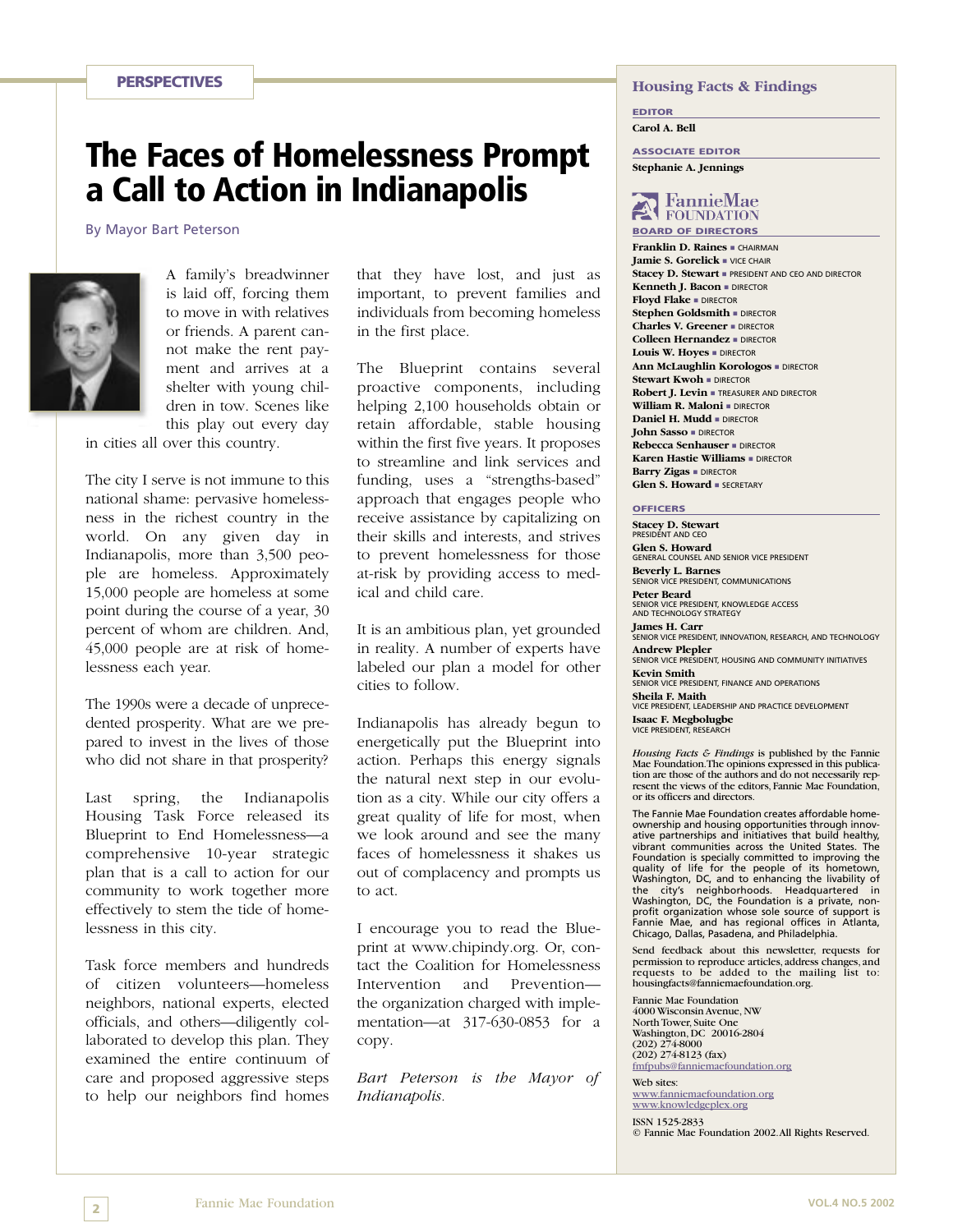# <span id="page-4-0"></span>**Why America** *Can* **End Homelessness in Ten Years**

By Nan Roman

Does homelessness have to exist? It may help to recall that widespread homelessness has not always been a feature of our national landscape. In fact prior to the 1980s, when there was an adequate supply of affordable housing, homelessness was a relatively minor problem. The emergence of homelessness mirrors the increasing mismatch between the number of extremely low income households and the number of housing units available and affordable to them. Exacerbating the problem, safety net programs that are meant to support such households have not sufficiently adjusted to the increasing housing crisis. While housing is the key to homelessness, we at the National Alliance to End Homelessness believe that we can do a better job of addressing the issue even while we are working to solve the housing affordability crisis.

Over the past 15 years we have developed a national infrastructure of shelters, soup kitchens, health clinics, and transitional housing that can largely manage people while they are homeless. But this system is unlikely to end homelessness because it does not address the front-end causes or the back-end solutions to the problem. As a nation we can continue to fine-tune and improve our management of people's experience of homelessness. Or we can re-tool our approach and try to end homelessness.

Emerging research on the nature of the problem has led the National Alliance to End Homelessness to believe that our nation is at a turning point on this issue and that it does, indeed, make sense to focus on ending homelessness. Two reasons stand out.

First, we can now break homelessness into manageable pieces and populations. Rather than seeing the problem as a monolithic and unmanageable whole, research allows us to see it as a series of discreet and solvable problems for which distinctly different approaches can be crafted. Generally, analysis distinguishes between chronically homeless people, a relatively small and fixed population  $(200,000 - 250,000$  people) who need permanent supportive housing, and the preponderance of people who experience homelessness for a much shorter period of time. This latter group—several million people per year, about half of which are families and half single adults—uses the

homeless system as an interim housing strategy to address their immediate housing crises. An adequate supply of affordable housing would eliminate their problem, but as this is unlikely to be achieved in the near term, we must implement strategies to help these households be more competitive in the increasingly tight housing market. Further, they should be linked to appropriate social welfare programs that can address their need for increased income.

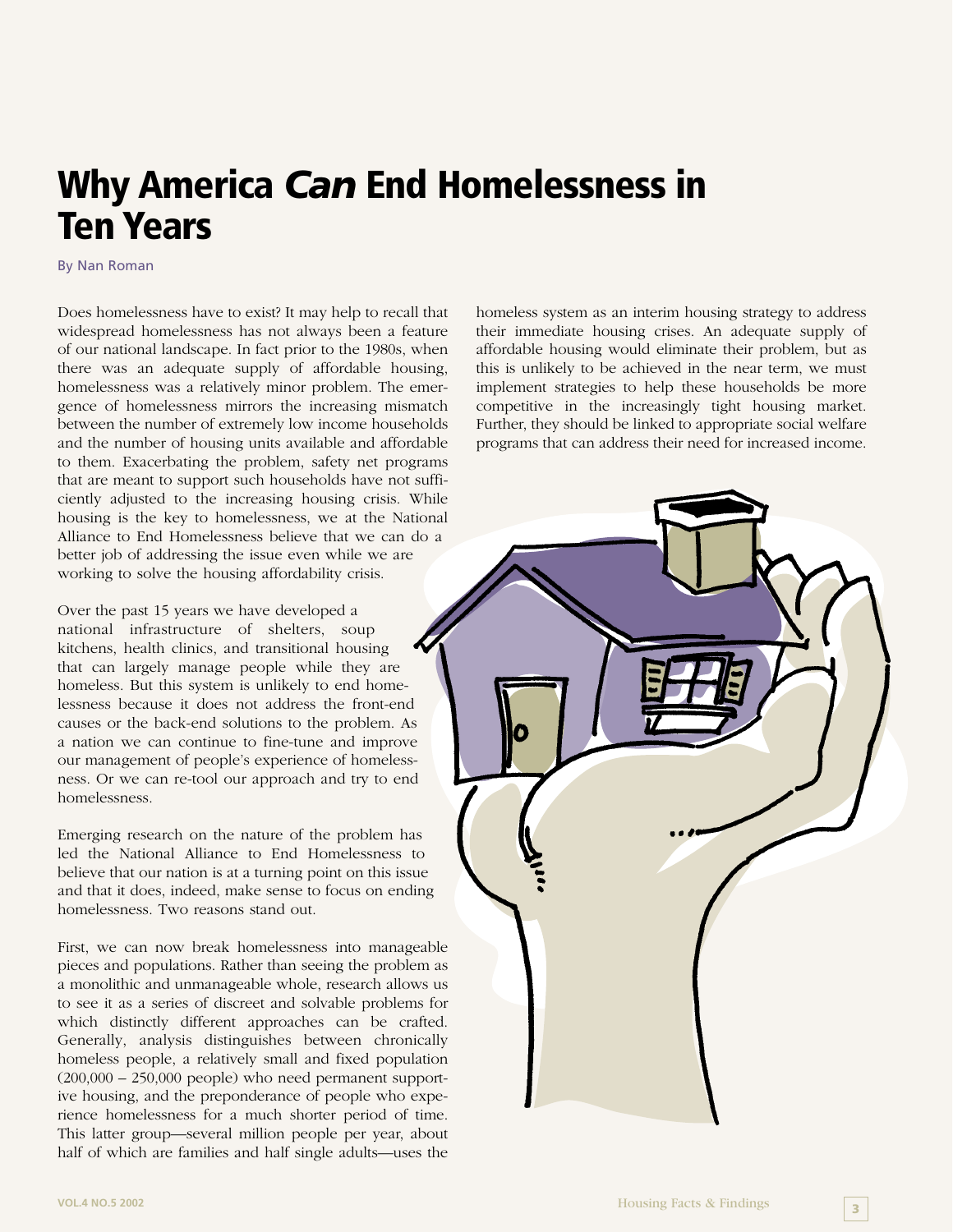

This, in turn, allows—indeed, even encourages—other social support systems to neglect people with the most serious and complex problems. The mental health, substance abuse, child protective services, and criminal justice systems have little incentive to serve the very poorest people with the most intractable problems if they know that, ultimately, the homeless systems will serve them. Unfortunately, the homeless assistance system has neither the resources nor the ability to really solve these people's problems. It simply manages the failure of the other systems.

Based on this analysis, the Board of Directors of the National Alliance to End Homelessness feels that it is a critical time to reexamine and reform the systems that cause, manage, and end homelessness. Looking strategically at resources, it believes that we can reverse the incentives in mainstream systems so that rather than causing homelessness, they are preventing it. And we can make the homeless assistance system more outcome-driven by tailoring solution-oriented approaches more directly to the needs of the various subpopulations of the homeless population. In this way, homelessness can be ended within ten years.

Clearly, the challenge of ending homelessness is a formidable one. But cities and states around the country have taken up the challenge to develop and implement plans to end homelessness. Indianapolis Mayor Bart Peterson initiated an effort to design a comprehensive plan, resulting in the Blueprint to End Homelessness in Indianapolis. Chicago, New York City, Memphis, and many other cities are approaching the task in a new way. Even the federal government has gotten on board. In its 2003 budget, the Bush administration proposed ending chronic homelessness in ten years.

Ending homelessness won't solve the housing crisis. It won't end poverty. What it can do is ensure that everyone in our nation has a roof over their heads so that they can move on to the other business at hand. Isn't that a worthy goal of the best-housed nation in the world?

*Nan Roman is Executive Director of the National Alliance to End Homelessness.*

#### **HOMELESSNESS** *from pg. 1*

What has changed? Several developments characterize the increased focus on ending homelessness:

- Recent research on homelessness has helped to identify effective solutions, thus making the problem more manageable.
- Leadership by federal, state, and local policy makers has stimulated action at all governmental levels.
- - Involvement of the private sector, including through public-private partnerships, has helped to rally support for efforts to end homelessness.

While these developments suggest progress is being made, several problems on the horizon, left unaddressed, threaten to undermine many of the gains that are hoped for, and will require careful monitoring.

# **Research Contributes to a Shift in Policy Focus**

Research on homelessness has helped policy makers and advocates to understand what really works and thus to refocus public policy to more effectively address "chronic" or long-term homelessness among single adults. Studies document that as few as 15 percent of the single adults who experience homelessness do so repeatedly or for a year or more, but account for 60 percent of the emergency shelter system's expenditures. An estimated 200,000 to 250,000 single adults in the United States are "chronically homeless." Nearly all are disabled by behavioral and physical health conditions, and many are extensive users of other acute care service systems.

"Supportive housing"—permanent housing with attendant social services—was in the past often considered prohibitively expensive, but has emerged as a good investment because it is shown to substantially reduce the use of other publicly funded services. For example, New York City established a comprehensive supportive housing program for homeless people with severe mental illness. A major study of the program calculated that long-term homeless people with severe mental illness used an average of \$40,500 a year in public shelter, corrections, and health care services. For those placed in the permanent supportive housing program, the reduced use of acute care services nearly offset the costs of the supportive housing. Evaluations of similar programs nationally have found that most supportive housing programs for homeless people with mental illness boast retention rates of 80 percent up to one year following placement, while leading to significant reductions in hospitalizations and shelter use.

Research is also influencing the approach to homelessness among families. Evaluations of subsidized housing programs have found very high success rates for nearly all the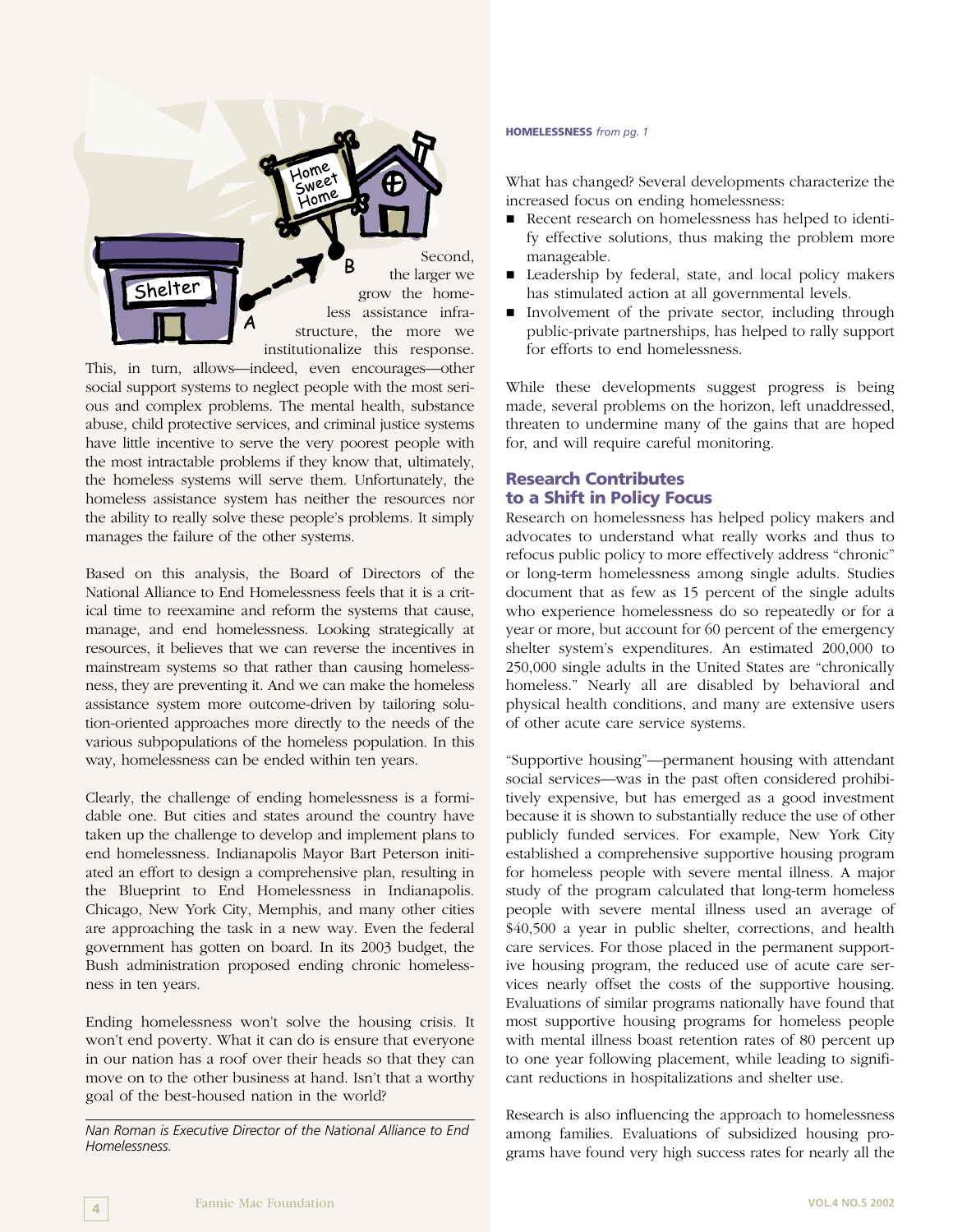homeless families placed, even those who previously experienced long homeless spells. Two studies in New York City found that 92 percent of families who exit shelter with subsidized housing placements remain housed two years after placement. An experimental study found that follow-up case management services in New York did not improve retention rates compared to subsidies alone. While shelterbased services and post-discharge services may provide an important value to some families, the rental subsidies alone appear to solve their homelessness. These successes raise questions about the validity of the "housing readiness" concept, which has been used to justify the enrollment of families in costly service-intensive shelter and transitional housing programs for up to two years.

Research provides little evidence that welfare reform is causing an increase in family homelessness, as was predicted by the legislation's critics in 1996. One recent local study found that changes in unemployment and rental housing costs, not welfare caseloads, were the significant factors associated with shelter admission rates among families. (Thus, concurrent increases in both unemployment and housing costs provide a plausible explanation for recent spikes in family shelter admissions in some cities.)

#### **Shifting Federal Policy**

The Clinton administration significantly changed federal efforts to address homelessness. The U.S. Department of Housing and Urban Development's (HUD's) Continuum of Care policy promoted local coordination, filling gaps in service availability, and much-needed increases in resources. But this policy approach bore a risk: the systematic substitution of the "homeless system" for gaps in the larger mainstream social service systems. Improved facilities also risked creating incentives for longer stays in homeless programs. Priority for federal housing assistance for people in homeless facilities also risked attracting individuals and families who had no other realistic options for obtaining such assistance. (This federal preference was dropped in 1998, but many localities have maintained it, in part to keep people moving through shelter systems that would get log-jammed without it.)

In the latter years of the Clinton administration, the Republican Congress initiated a shift in policy. Based on the emerging evidence from research, and urged by some national advocacy organizations, Congress took steps to stop the slide of HUD homeless funds away from housing and toward services. It required that one-third of McKinney-Vento Act funds be used to provide permanent supportive housing for the homeless with disabilities. Although the annual renewal of existing service-oriented programs keeps the funding balance heavily tilted toward services, the new priority is putting housing programs at the top of the queue among new projects in many communities. Unless these housing programs can continue to be renewed outside the McKinney-Vento appropriation, however, the ability to add new supportive housing units will be constrained, and will hamper efforts to meet the Bush administration's ambitious goal of "ending chronic homelessness in ten years."

HUD Secretary Mel Martinez has, like his two predecessors, made homelessness one of the agency's top priorities. "Solving the challenge of homelessness demands more than simply moving individuals off the street and into shelters," Secretary Martinez said in his 2003 budget message. "It requires investing in permanent solutions that decrease the number of homeless

men and women."



The Secretary has demonstrated his intent to work toward fulfillment of the Bush goal by creating a new multi-agency initiative (funded at \$35 million this year) with partners in the departments of Veterans Affairs and Health and Human Services (HHS) to provide more supportive housing for the chronically homeless. The administration's commitment is further demonstrated by its regeneration of the U.S. Interagency Council on Homelessness. Philip Mangano, a former homeless advocate from Massachusetts, whose primary focus there was getting mainstream service systems (public departments of corrections, mental health, foster care, and substance abuse) to reform their discharge planning practices, was appointed Executive Director of the Interagency Council.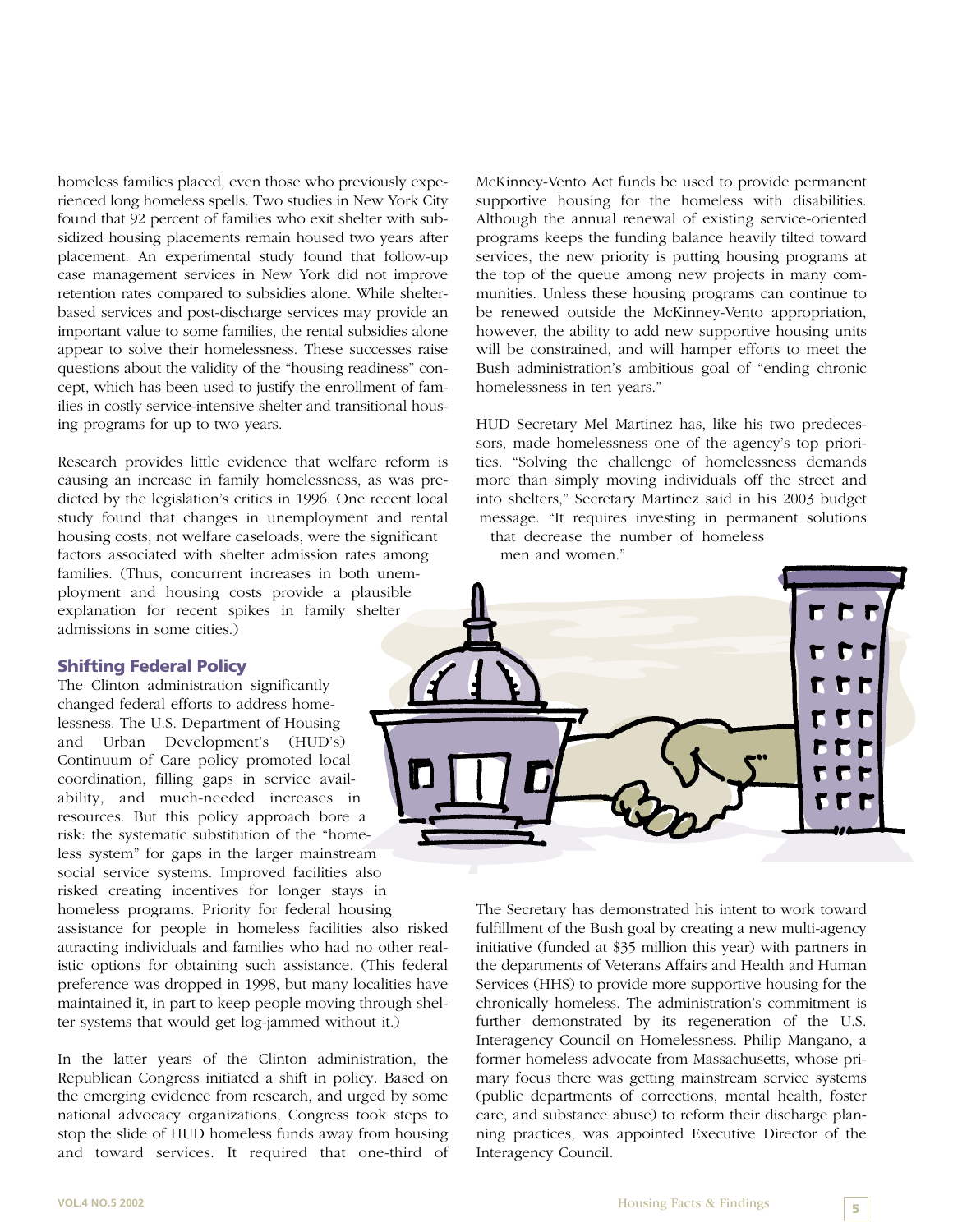Another development at the federal level is congressional action to require more systematic monitoring of homeless program use to measure results. Federally funded programs that target the homeless must implement "homeless management information systems" by 2004. Such systems have already been successfully implemented in more than a dozen jurisdictions, and have enabled those areas to systematically measure the number of people served in the homeless system, their characteristics, and the amount of time they stay in the homeless system. As a result of the congressional mandate, this capacity will be enhanced across the country, enabling an annual assessment of how local systems are faring in achieving goals.

### **States and Local Governments Plan to End Homelessness**

Prodded by the National Alliance to End Homelessness's "Ten Year Plan to End Homelessness" (see article on pg. 3), local and state governments, service providers, and advocacy groups are developing their own plans to end homelessness. Indianapolis Mayor Bart Peterson is one of the local leaders challenging his community to make the fight against homelessness everyone's business. "The plight of these vulnerable families affects the broader comObtaining resources to implement state and local plans remains a challenge. While an increased federal role is certainly necessary, some states are also examining what they can do in the area of housing and housing support services. New York and Massachusetts have both made investments in supportive housing for homeless adults. States are also addressing the problem of homeless families. At least nine states (Connecticut, Kentucky, Maryland, Minnesota, New Jersey, North Carolina, Michigan, Virginia, Pennsylvania) have tapped Temporary Assistance for Needy Families (TANF) surpluses to fund homelessness prevention or housing relocation. Federal restrictions on how much and how long TANF funds can be used to support families with housing emergencies limit what states can do, so advocates are pressing for greater flexibility.

### **The Private Sector Engaged**

Private-sector support is increasingly important in the fight against homelessness. Some local business organizations, interested in reducing visible street homelessness in commercial corridors, are working with traditional service providers to expand street outreach programs and connect the street homeless to services.

"… many successes have been achieved because the states played a key leadership role…"

munity and all concerned citizens of Indianapolis," Mayor Peterson has said. "Homelessness and the lack of affordable housing contribute to children failing in school, family violence, and loss of employment."

Paralleling the new federal themes, the typical local plan embraces three broad goals:

- 1. Moving people who experience long-term homelessness and who have disabilities into permanent supportive housing.
- 2. Preventing new persons from entering homelessness, especially those already involved in mainstream social welfare systems.
- 3. Moving people who experience homelessness much more rapidly back into permanent housing (minimizing their stay in the homeless system).

Some plans are following the example of Columbus–Franklin County, Ohio, which has emerged as a national model for strategic planning and implementation. The Columbus effort achieved success in part because it included local government and business leaders in the planning process, and used careful data analysis to make its case for new funding and an outcome-oriented redirection of existing resources.

In New York and Philadelphia, Business Improvement Districts (BIDs) are working to improve the way the police and the courts handle quality-of-life crimes by the street homeless, including through the use of restitution, treatment alternatives to incarceration, and placement in housing programs. In Washington, DC, the Downtown BID established the Downtown Services Center, a drop-in center that offers comprehensive, coordinated programs and services to the homeless. Both local government agencies and nonprofit organizations participate as service providers. The BID foots the bill for the facility and overall coordinating expenses, and trains its employees to provide outreach services to homeless people on the streets. The International Downtown Association prepared a report for HUD titled *Addressing Homelessness: Successful Downtown Partnerships* that presents case studies, including the DC BID example, of responses to homelessness in America's downtowns. The report is intended to help local leaders "…find tools and techniques that fit their local circumstances…" to address homelessness.

Foundations are also playing a leadership role, such as by underwriting the costs of local "blueprints" or convening local funders to partner in implementation. Several founda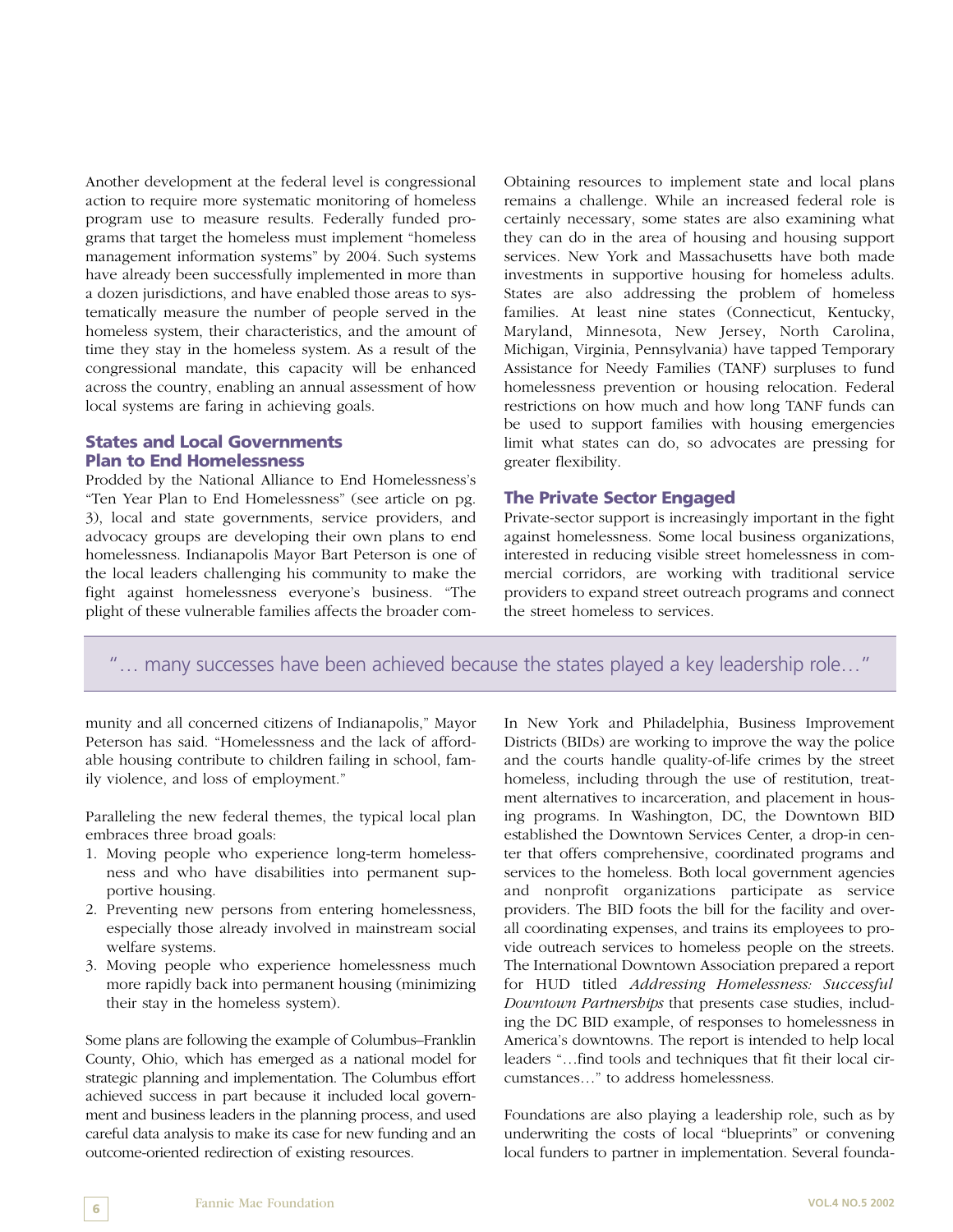tions are also using their resources to promote national policy changes and the greater engagement of philanthropy, including the Schwab Foundation, the Hilton Foundation, the Melville Charitable Trust, the Butler Family Fund, and Fannie Mae Foundation.

## **Challenges**

These activities support a sense of optimism that progress is being made in the effort to reduce or end homelessness. The focus on solution-oriented approaches in particular, over expanded emergency and temporary accommodations, has brought fresh enthusiasm to the effort. But these plans to "end homelessness" are extremely ambitious, requiring major changes to a variety of famously intractable social welfare and other public systems, not to mention significant allocation or reallocation of resources. And the pitfalls are many—political and economic constraints can limit implementation, unintended consequences can undermine achievement of goals, and external forces can overwhelm the best of intentions.

With respect to implementation challenges, although the Bush administration's intent has been clearly stated, HUD has not been given the housing resources to achieve the goal of ending chronic homelessness in ten years. And HHS—which many hope will provide the service funding so HUD can put its resources into housing—has not articulated its plan to pay for the services to accompany the housing. Moreover, given that many successes have been achieved because the states played a key leadership role, a successful national effort may have to be advanced on 50 fronts, not just one. This is daunting, particularly given that state-level policy making and expertise in this area is uneven in presence and effectiveness. Reformers may also face resistance from some local service providers. Providers who have developed services infrastructures dependent on HUD McKinney-Vento funds for survival may resist shifting resources away from their activities. New resources could help to avoid the conflict. But, for better or worse, the homeless "system" now has its own bureaucracy and defenders.

Even more threatening are the forces that could overwhelm the homeless system from the outside. Homelessness is essentially a residual phenomenon. Most local homeless service systems are quite modest in size, relative to the larger social welfare bureaucracies, and they are not the masters of their destiny. Even small changes in the practices of the larger social welfare systems can have huge impacts on demand for shelter. Several of these larger players pose a particular threat—corrections and foster care, to name only two examples. In either case, large numbers of discharges could increase demand for emergency shelter if the mainstream systems do not deploy necessary "aftercare" resources.

Finally, as always, extant factors in the economy that are beyond the reach of the social welfare system can threaten the best of plans to reduce homelessness, as witnessed in some cities this year. The dual forces of increasing unemployment and increasing housing costs, which are exacerbating the affordable housing crisis, could drive increases in family homelessness in particular, regardless of reforms undertaken in the homeless system. The prospect of increased homelessness could be seen as forcing a choice upon federal, state, and local policy makers: Should more shelters be built to accommodate increases in housing emergencies among poor families, or should a more systematic prevention effort be established, perhaps within the TANF program, that provides transitional or emergency rental assistance to families in crisis? Of course, the possibility of continued increases in homelessness, including among working people and heads of family households, should also focus more attention on the production of affordable housing. Given the challenges communities typically face in siting new homeless programs (NIMBYism, or a "Not In My Backyard" attitude), it may be time to ask that question before taking on the struggles of siting and paying for more homeless facilities.

### **Conclusion**

As homelessness experiences renewed attention, there is reason for hope that substantial progress can be made. Within the homeless system, new priorities for solutions are being established, coalitions among private and public partners are being formed, and a more general appreciation of the value of supportive housing for the chronically homeless has inspired new commitments. But new resources will be required to make these commitments real. A greater understanding of the role that the larger mainstream social welfare systems can play in mitigating the risk for homelessness has also inspired homeless advocates and policy makers. But it remains to be seen whether the mainstream systems will pay attention to homelessness, or will agree to focus resources on their "aftercare" responsibilities. In the end, it is not enough that the homeless service system decides to reform itself, or reorient its priorities. Homelessness is a product of larger crises in affordable housing and in social welfare, and without commensurate reforms in those arenas, successful reforms in the homeless service system could be easily undermined.

*Dennis P. Culhane is Associate Professor of Social Welfare Policy at the University of Pennsylvania.*